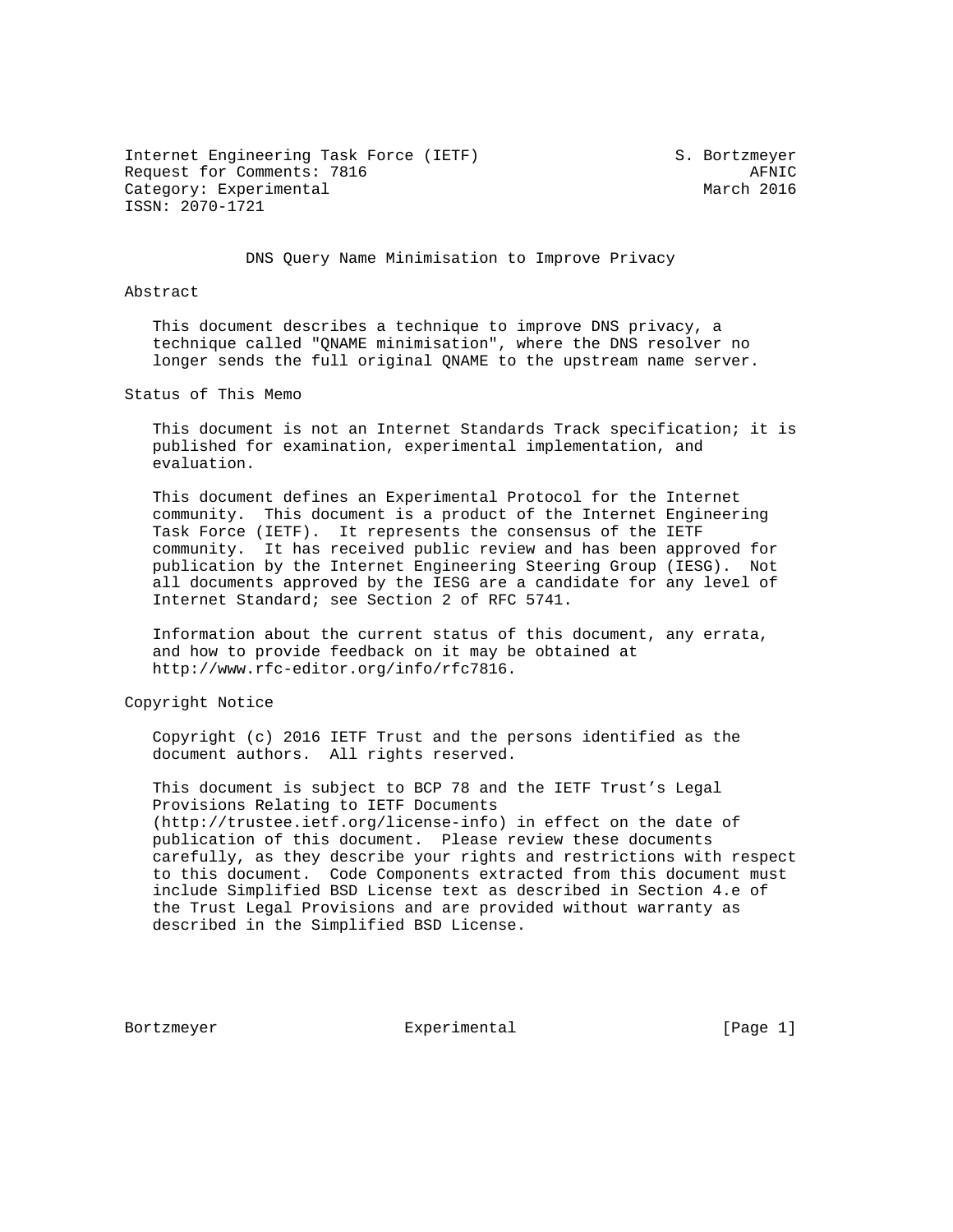Table of Contents

# 1. Introduction and Background

 The problem statement is described in [RFC7626]. The terminology ("QNAME", "resolver", etc.) is also defined in this companion document. This specific solution is not intended to fully solve the DNS privacy problem; instead, it should be viewed as one tool amongst many.

 QNAME minimisation follows the principle explained in Section 6.1 of [RFC6973]: the less data you send out, the fewer privacy problems you have.

 Currently, when a resolver receives the query "What is the AAAA record for www.example.com?", it sends to the root (assuming a cold resolver, whose cache is empty) the very same question. Sending the full QNAME to the authoritative name server is a tradition, not a protocol requirement. In a conversation with the author in January 2015, Paul Mockapetris explained that this tradition comes from a desire to optimise the number of requests, when the same name server is authoritative for many zones in a given name (something that was more common in the old days, where the same name servers served .com and the root) or when the same name server is both recursive and authoritative (something that is strongly discouraged now). Whatever the merits of this choice at this time, the DNS is quite different now.

Bortzmeyer **Experimental** Experimental [Page 2]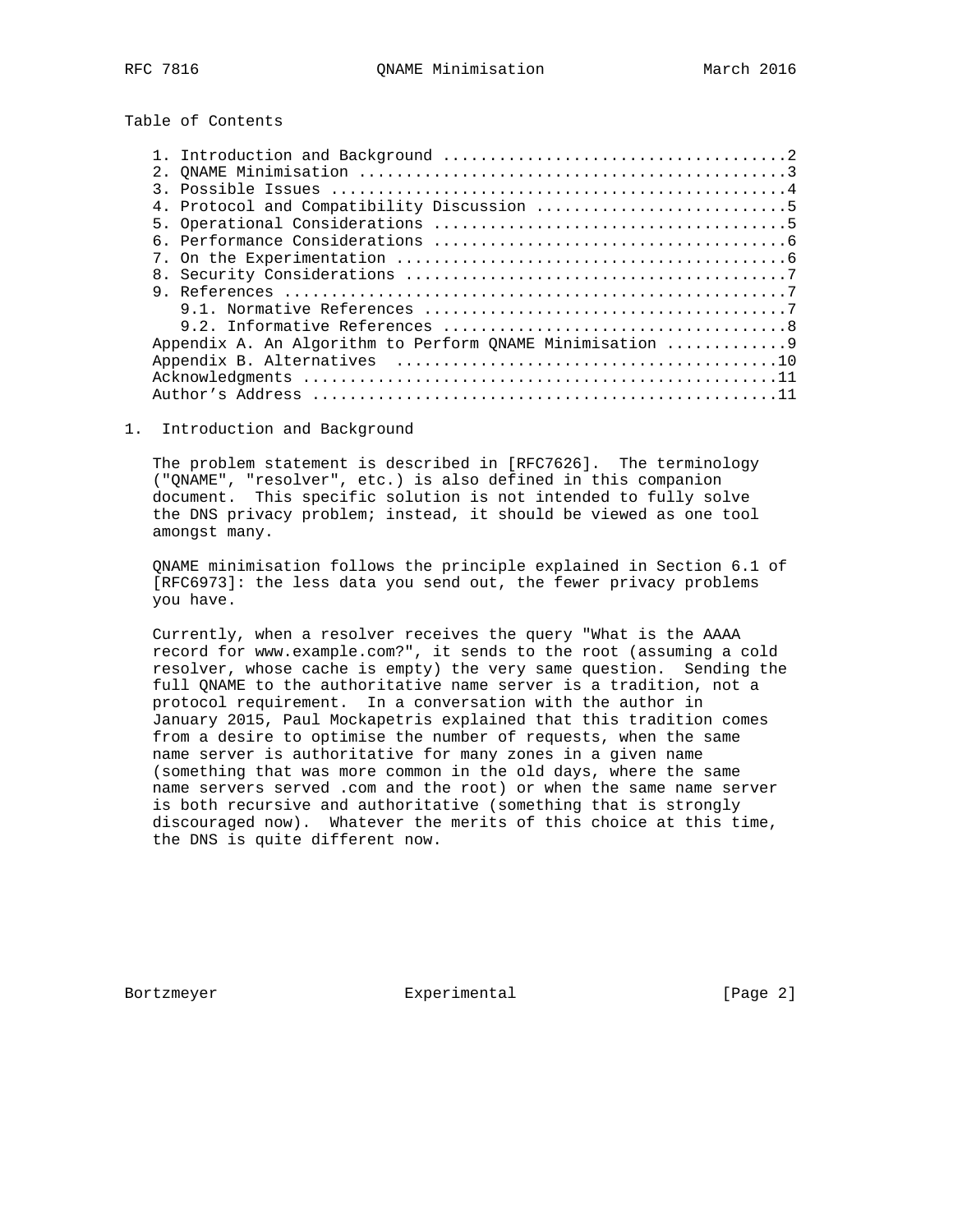#### 2. QNAME Minimisation

 The idea is to minimise the amount of data sent from the DNS resolver to the authoritative name server. In the example in the previous section, sending "What are the NS records for .com?" would have been sufficient (since it will be the answer from the root anyway). The rest of this section describes the recommended way to do QNAME minimisation -- the way that maximises privacy benefits (other alternatives are discussed in the appendices).

 Instead of sending the full QNAME and the original QTYPE upstream, a resolver that implements QNAME minimisation and does not already have the answer in its cache sends a request to the name server authoritative for the closest known ancestor of the original QNAME. The request is done with:

- o the QTYPE NS
- o the QNAME that is the original QNAME, stripped to just one label more than the zone for which the server is authoritative

 For example, a resolver receives a request to resolve foo.bar.baz.example. Let's assume that it already knows that ns1.nic.example is authoritative for .example and the resolver does not know a more specific authoritative name server. It will send the query QTYPE=NS,QNAME=baz.example to ns1.nic.example.

 The minimising resolver works perfectly when it knows the zone cut (zone cuts are described in Section 6 of [RFC2181]). But zone cuts do not necessarily exist at every label boundary. If we take the name www.foo.bar.example, it is possible that there is a zone cut between "foo" and "bar" but not between "bar" and "example". So, assuming that the resolver already knows the name servers of .example, when it receives the query "What is the AAAA record of www.foo.bar.example?", it does not always know where the zone cut will be. To find the zone cut, it will query the .example name servers for the NS records for bar.example. It will get a NODATA response, indicating that there is no zone cut at that point, so it has to query the .example name servers again with one more label, and so on. (Appendix A describes this algorithm in deeper detail.)

 Since the information about the zone cuts will be stored in the resolver's cache, the performance cost is probably reasonable. Section 6 discusses this performance discrepancy further.

Bortzmeyer Experimental [Page 3]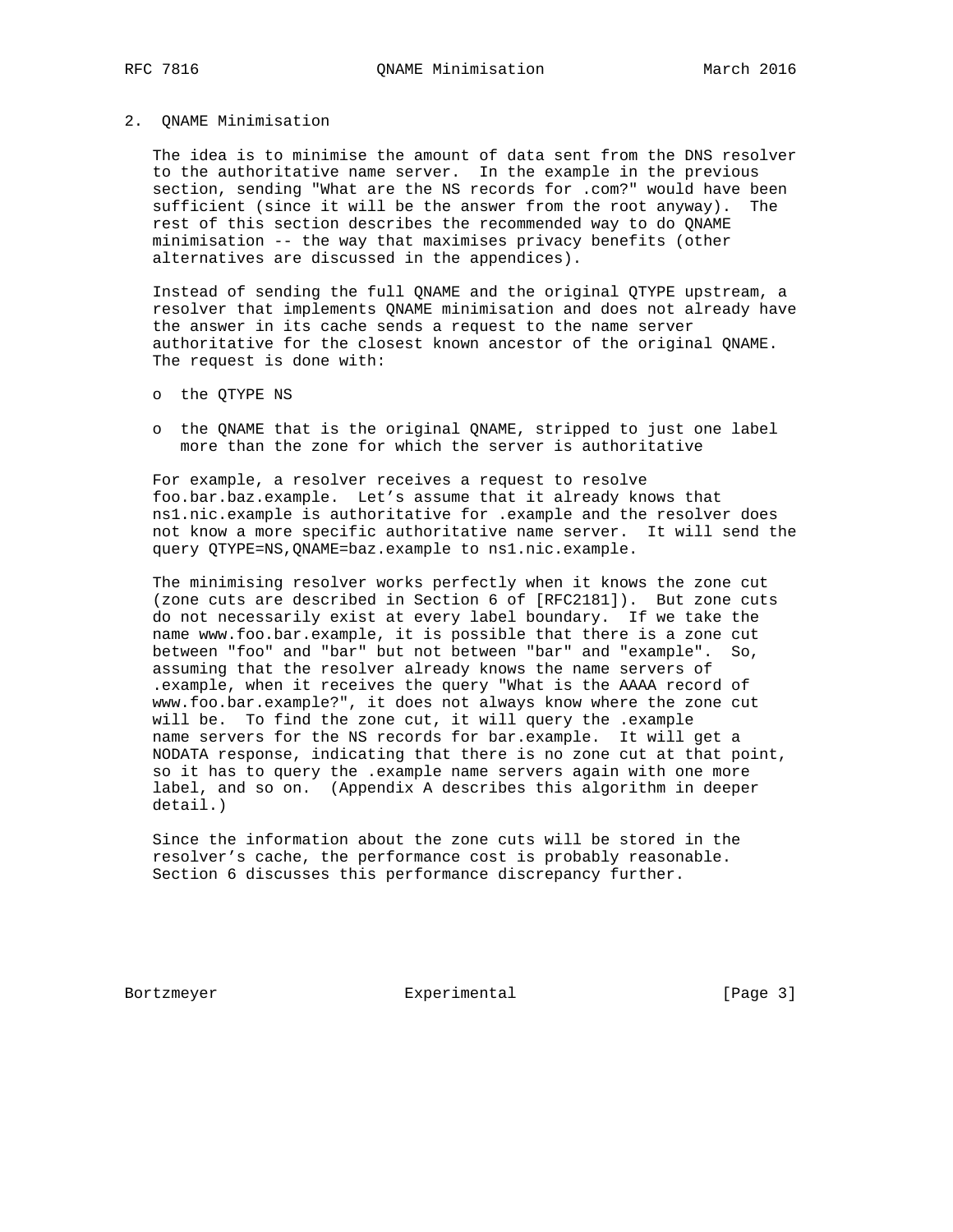Note that DNSSEC-validating resolvers already have access to this information, since they have to know the zone cut (the DNSKEY record set is just below; the DS record set is just above).

3. Possible Issues

 QNAME minimisation is legal, since the original DNS RFCs do not mandate sending the full QNAME. So, in theory, it should work without any problems. However, in practice, some problems may occur (see [Huque-QNAME-Min] for an analysis and [Huque-QNAME-storify] for an interesting discussion on this topic).

 Some broken name servers do not react properly to QTYPE=NS requests. For instance, some authoritative name servers embedded in load balancers reply properly to A queries but send REFUSED to NS queries. This behaviour is a protocol violation, and there is no need to stop improving the DNS because of such behaviour. However, QNAME minimisation may still work with such domains, since they are only leaf domains (no need to send them NS requests). Such a setup breaks more than just QNAME minimisation. It breaks negative answers, since the servers don't return the correct SOA, and it also breaks anything dependent upon NS and SOA records existing at the top of the zone.

 Another way to deal with such incorrect name servers would be to try with QTYPE=A requests (A being chosen because it is the most common and hence a QTYPE that will always be accepted, while a QTYPE NS may ruffle the feathers of some middleboxes). Instead of querying name servers with a query "NS example.com", we could use "A \_.example.com" and see if we get a referral.

 A problem can also appear when a name server does not react properly to ENTs (Empty Non-Terminals). If ent.example.com has no resource records but foobar.ent.example.com does, then ent.example.com is an ENT. Whatever the QTYPE, a query for ent.example.com must return NODATA (NOERROR / ANSWER: 0). However, some name servers incorrectly return NXDOMAIN for ENTs. If a resolver queries only foobar.ent.example.com, everything will be OK, but if it implements QNAME minimisation, it may query ent.example.com and get an NXDOMAIN. See also Section 3 of [DNS-Res-Improve] for the other bad consequences of this bad behaviour.

 A possible solution, currently implemented in Knot, is to retry with the full query when you receive an NXDOMAIN. It works, but it is not ideal for privacy.

 Other practices that do not conform to the DNS protocol standards may pose a problem: there is a common DNS trick used by some web hosters that also do DNS hosting that exploits the fact that the DNS protocol

Bortzmeyer Experimental Experimental [Page 4]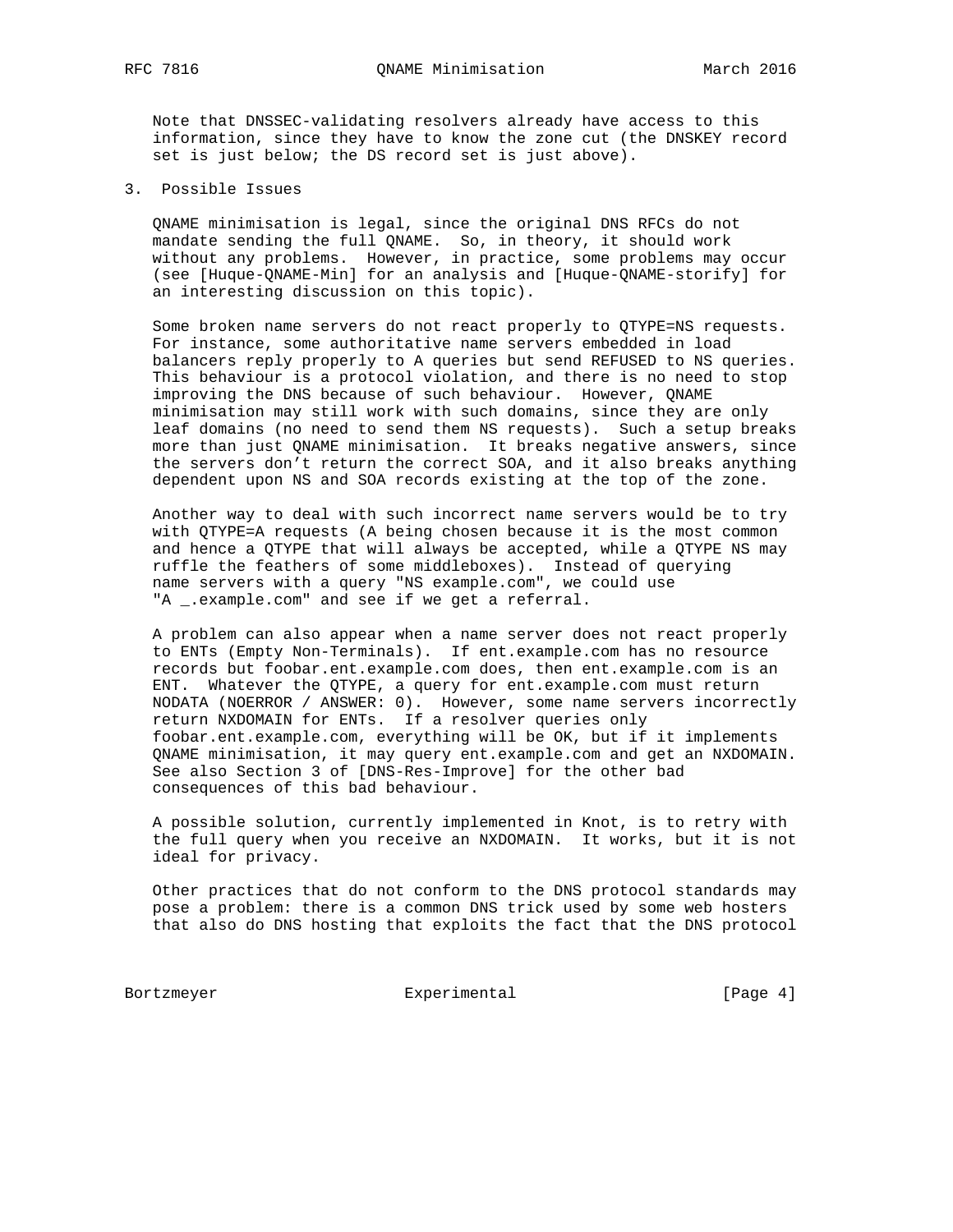(pre-DNSSEC) allows certain serious misconfigurations, such as parent and child zones disagreeing on the location of a zone cut. Basically, they have a single zone with wildcards for each TLD, like:

\*.example. 60 IN A 192.0.2.6

 (They could just wildcard all of "\*.", which would be sufficient. We don't know why they don't do it.)

 This lets them have many web-hosting customers without having to configure thousands of individual zones on their name servers. They just tell the prospective customer to point their NS records at the hoster's name servers, and the web hoster doesn't have to provision anything in order to make the customer's domain resolve. NS queries to the hoster will therefore not give the right result, which may endanger QNAME minimisation (it will be a problem for DNSSEC, too).

4. Protocol and Compatibility Discussion

 QNAME minimisation is compatible with the current DNS system and therefore can easily be deployed; since it is a unilateral change to the resolver, it does not change the protocol. (Because it is a unilateral change, resolver implementers may do QNAME minimisation in slightly different ways; see the appendices for examples.)

 One should note that the behaviour suggested here (minimising the amount of data sent in QNAMEs from the resolver) is NOT forbidden by Section 5.3.3 of [RFC1034] or Section 7.2 of [RFC1035]. As stated in Section 1, the current method, sending the full QNAME, is not mandated by the DNS protocol.

 One may notice that many documents that explain the DNS and that are intended for a wide audience incorrectly describe the resolution process as using QNAME minimisation (e.g., by showing a request going to the root, with just the TLD in the query). As a result, these documents may confuse readers that use them for privacy analysis.

5. Operational Considerations

 The administrators of the forwarders, and of the authoritative name servers, will get less data, which will reduce the utility of the statistics they can produce (such as the percentage of the various QTYPEs) [Kaliski-Minimum].

 DNS administrators are reminded that the data on DNS requests that they store may have legal consequences, depending on your jurisdiction (check with your local lawyer).

Bortzmeyer Experimental Experimental [Page 5]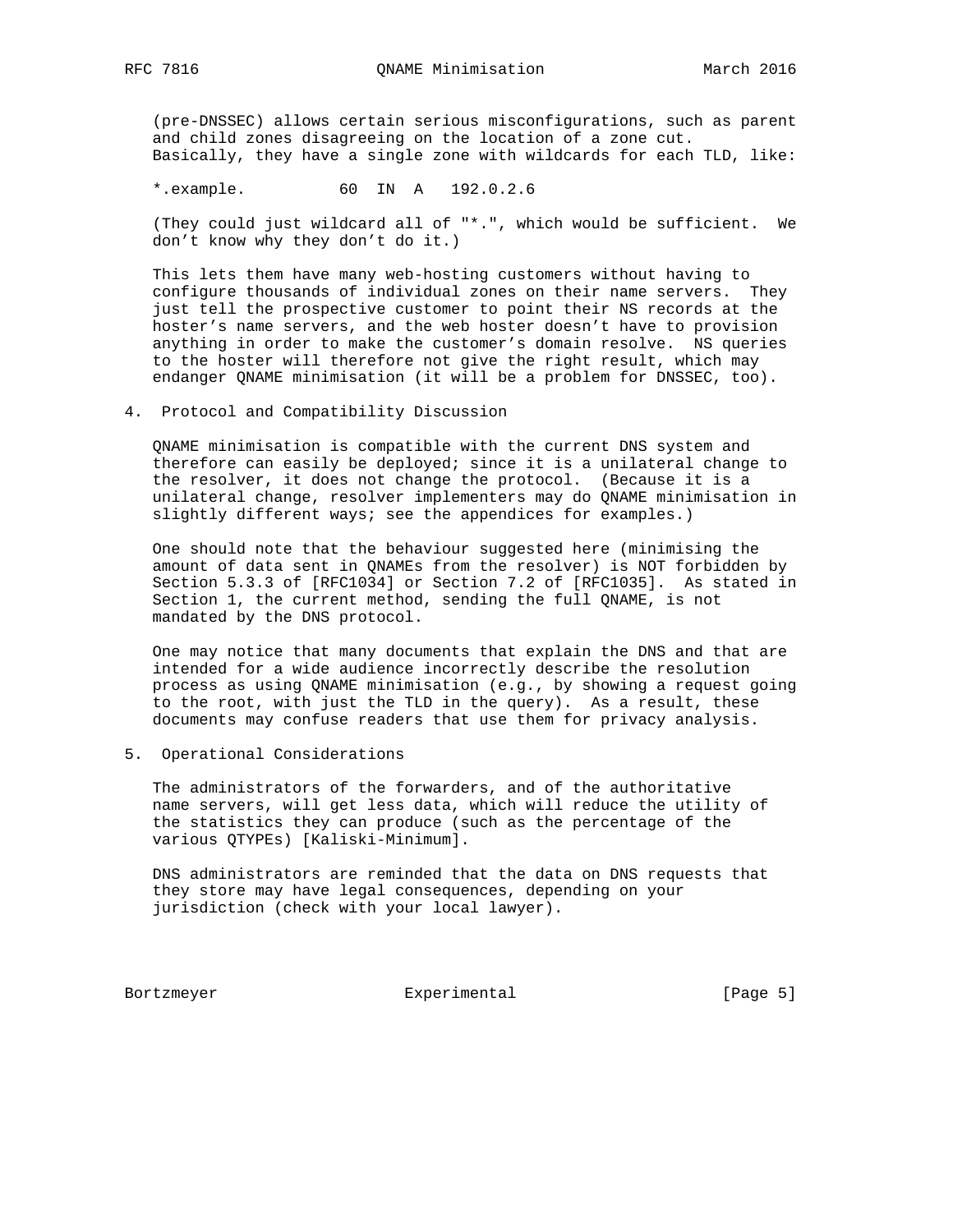# 6. Performance Considerations

 The main goal of QNAME minimisation is to improve privacy by sending less data. However, it may have other advantages. For instance, if a root name server receives a query from some resolver for A.example followed by B.example followed by C.example, the result will be three NXDOMAINs, since .example does not exist in the root zone. Under query name minimisation, the root name servers would hear only one question (for .example itself) to which they could answer NXDOMAIN, thus opening up a negative caching opportunity in which the full resolver could know a priori that neither B.example nor C.example could exist. Thus, in this common case the total number of upstream queries under QNAME minimisation would be counterintuitively less than the number of queries under the traditional iteration (as described in the DNS standard).

 QNAME minimisation may also improve lookup performance for TLD operators. For a typical TLD, delegation-only, and with delegations just under the TLD, a two-label QNAME query is optimal for finding the delegation owner name.

 QNAME minimisation can decrease performance in some cases -- for instance, for a deep domain name (like www.host.group.department.example.com, where host.group.department.example.com is hosted on example.com's name servers). Let's assume a resolver that knows only the name servers of .example. Without QNAME minimisation, it would send these .example name servers a query for www.host.group.department.example.com and immediately get a specific referral or an answer, without the need for more queries to probe for the zone cut. For such a name, a cold resolver with QNAME minimisation will, depending on how QNAME minimisation is implemented, send more queries, one per label. Once the cache is warm, there will be no difference with a traditional resolver. Actual testing is described in [Huque-QNAME-Min]. Such deep domains are especially common under ip6.arpa.

7. On the Experimentation

 This document has status "Experimental". Since the beginning of time (or DNS), the fully qualified host name was always sent to the authoritative name servers. There was a concern that changing this behaviour may engage the Law of Unintended Consequences -- hence this status.

 The idea behind the experiment is to observe QNAME minimisation in action with multiple resolvers, various authoritative name servers, etc.

Bortzmeyer Experimental Experimental [Page 6]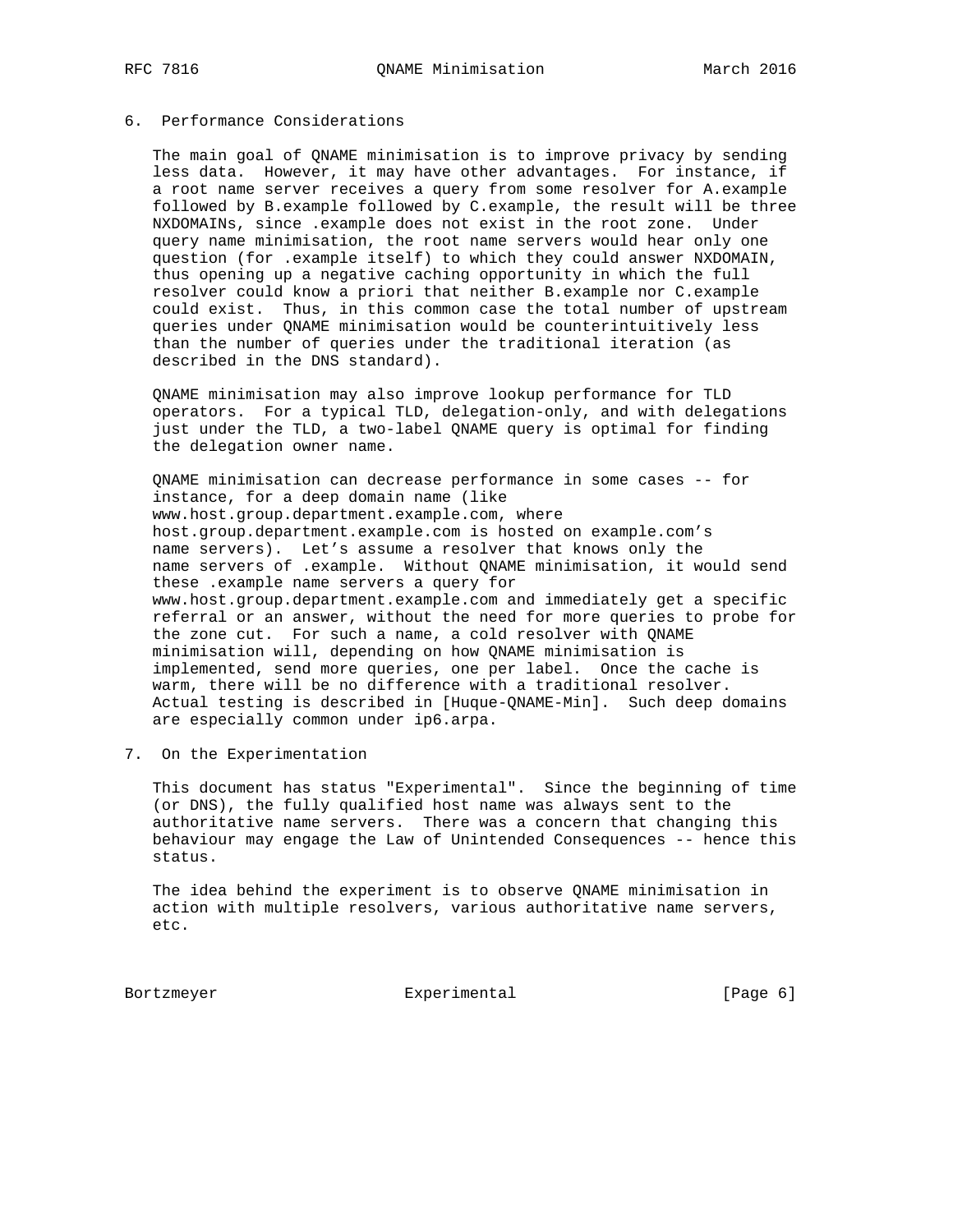### 8. Security Considerations

 QNAME minimisation's benefits are clear in the case where you want to decrease exposure to the authoritative name server. But minimising the amount of data sent also, in part, addresses the case of a wire sniffer as well as the case of privacy invasion by the servers. (Encryption is of course a better defense against wire sniffers, but, unlike QNAME minimisation, it changes the protocol and cannot be deployed unilaterally. Also, the effect of QNAME minimisation on wire sniffers depends on whether the sniffer is on the DNS path.)

 QNAME minimisation offers zero protection against the recursive resolver, which still sees the full request coming from the stub resolver.

 All the alternatives mentioned in Appendix B decrease privacy in the hope of improving performance. They must not be used if you want maximum privacy.

- 9. References
- 9.1. Normative References
- [RFC1034] Mockapetris, P., "Domain names concepts and facilities", STD 13, RFC 1034, DOI 10.17487/RFC1034, November 1987, <http://www.rfc-editor.org/info/rfc1034>.
	- [RFC1035] Mockapetris, P., "Domain names implementation and specification", STD 13, RFC 1035, DOI 10.17487/RFC1035, November 1987, <http://www.rfc-editor.org/info/rfc1035>.
	- [RFC6973] Cooper, A., Tschofenig, H., Aboba, B., Peterson, J., Morris, J., Hansen, M., and R. Smith, "Privacy Considerations for Internet Protocols", RFC 6973, DOI 10.17487/RFC6973, July 2013, <http://www.rfc-editor.org/info/rfc6973>.
	- [RFC7626] Bortzmeyer, S., "DNS Privacy Considerations", RFC 7626, DOI 10.17487/RFC7626, August 2015, <http://www.rfc-editor.org/info/rfc7626>.

Bortzmeyer **Experimental** Experimental [Page 7]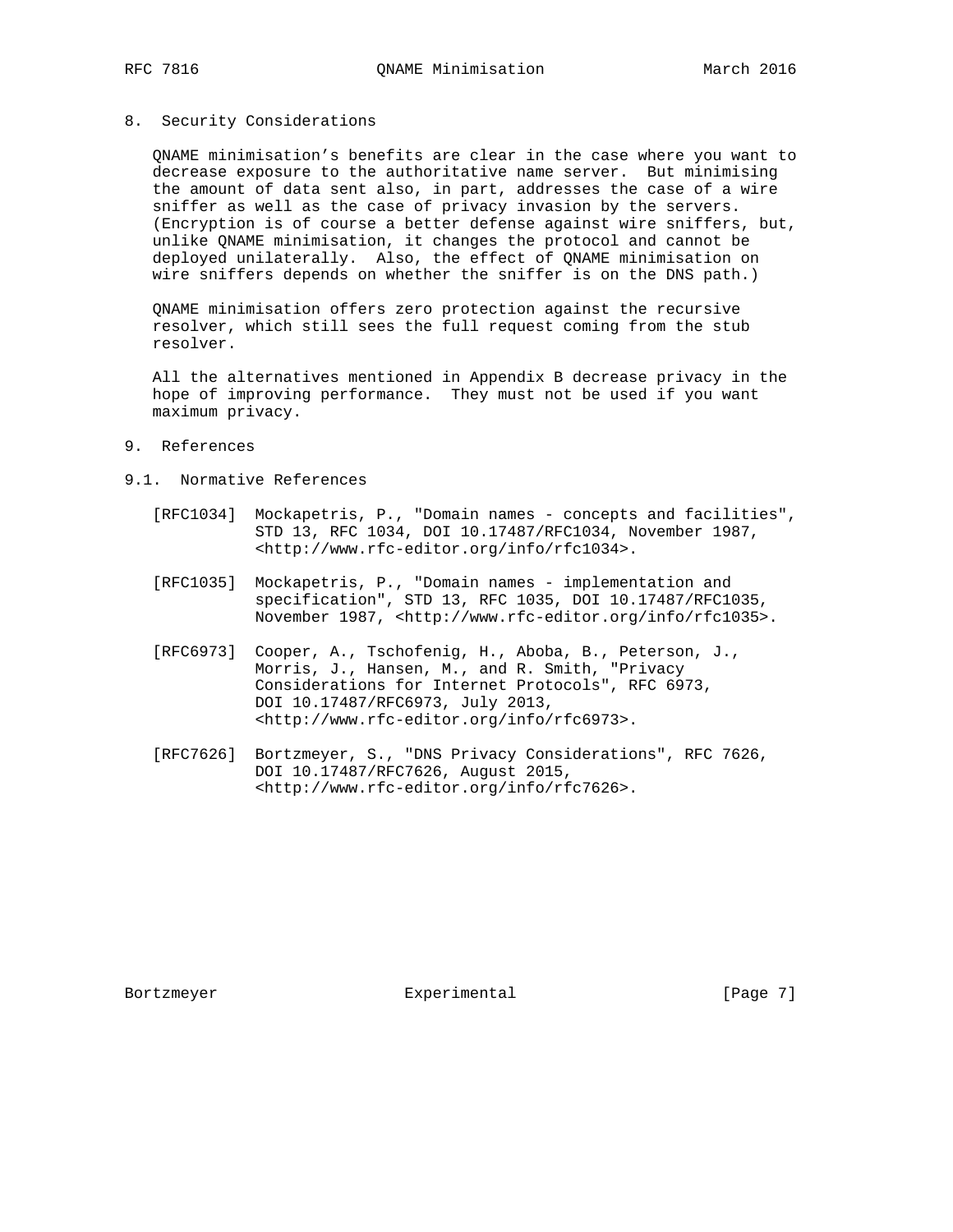- 9.2. Informative References
	- [DNS-Res-Improve]

 Vixie, P., Joffe, R., and F. Neves, "Improvements to DNS Resolvers for Resiliency, Robustness, and Responsiveness", Work in Progress, draft-vixie-dnsext-resimprove-00, June 2010.

- [HAMMER] Kumari, W., Arends, R., Woolf, S., and D. Migault, "Highly Automated Method for Maintaining Expiring Records", Work in Progress, draft-wkumari-dnsop-hammer-01, July 2014.
- [Huque-QNAME-Min] Huque, S., "Query name minimization and authoritative server behavior", May 2015, <https://indico.dns-oarc.net/event/21/contribution/9>.
- [Huque-QNAME-storify] Huque, S., "Qname Minimization @ DNS-OARC", May 2015, <https://storify.com/shuque/qname-minimization-dns-oarc>.
- [Kaliski-Minimum]

 Kaliski, B., "Minimum Disclosure: What Information Does a Name Server Need to Do Its Job?", March 2015, <http://blogs.verisigninc.com/blog/entry/ minimum\_disclosure\_what\_information\_does>.

 [RFC2181] Elz, R. and R. Bush, "Clarifications to the DNS Specification", RFC 2181, DOI 10.17487/RFC2181, July 1997, <http://www.rfc-editor.org/info/rfc2181>.

Bortzmeyer Experimental [Page 8]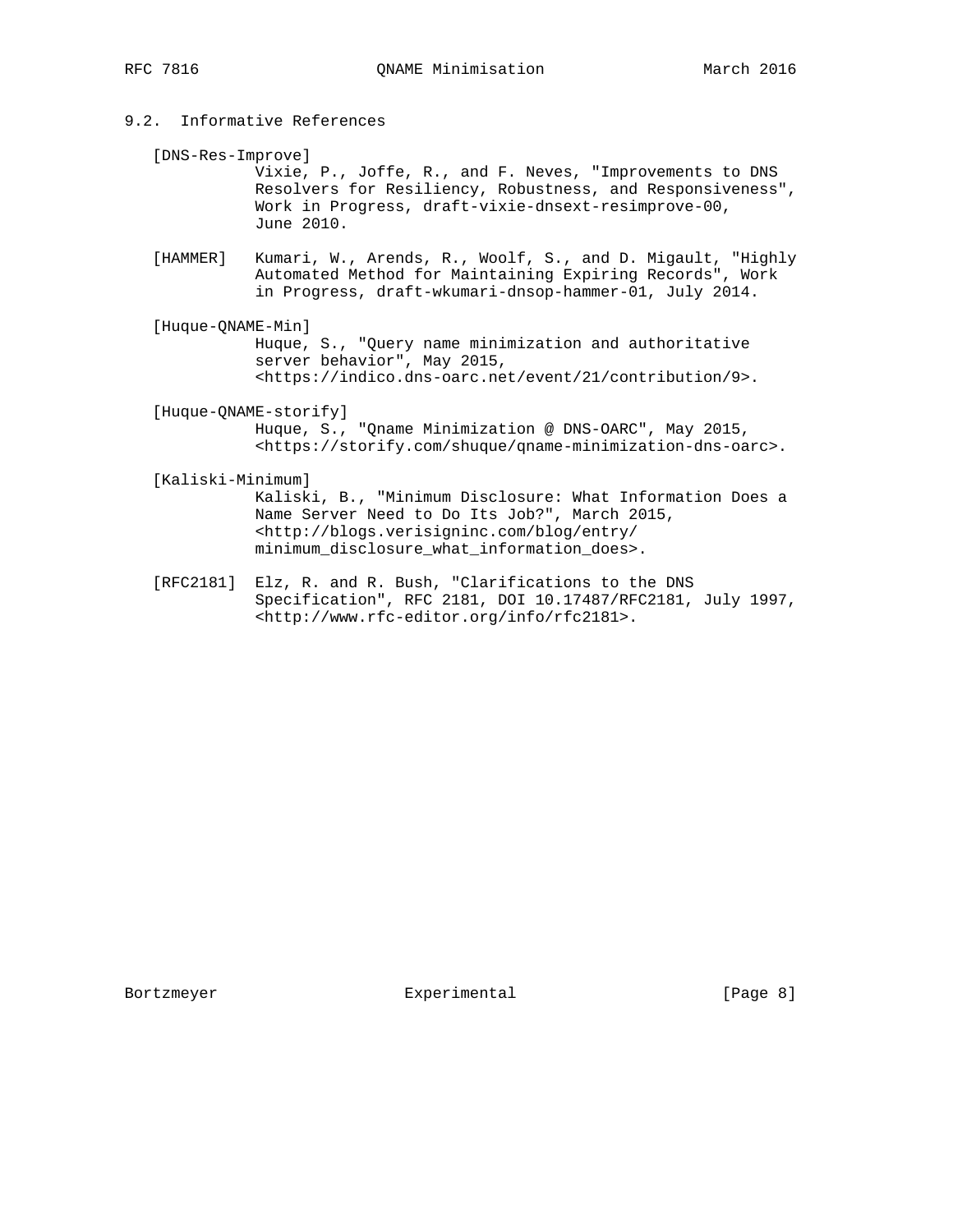Appendix A. An Algorithm to Perform QNAME Minimisation

 This algorithm performs name resolution with QNAME minimisation in the presence of zone cuts that are not yet known.

 Although a validating resolver already has the logic to find the zone cuts, implementers of other resolvers may want to use this algorithm to locate the cuts. This is just a possible aid for implementers; it is not intended to be normative:

- (0) If the query can be answered from the cache, do so; otherwise, iterate as follows:
- (1) Find the closest enclosing NS RRset in your cache. The owner of this NS RRset will be a suffix of the QNAME -- the longest suffix of any NS RRset in the cache. Call this ANCESTOR.
- (2) Initialise CHILD to the same as ANCESTOR.
- (3) If CHILD is the same as the QNAME, resolve the original query using ANCESTOR's name servers, and finish.
- (4) Otherwise, add a label from the QNAME to the start of CHILD.
- (5) If you have a negative cache entry for the NS RRset at CHILD, go back to step 3.
- (6) Query for CHILD IN NS using ANCESTOR's name servers. The response can be:
	- (6a) A referral. Cache the NS RRset from the authority section, and go back to step 1.
	- (6b) An authoritative answer. Cache the NS RRset from the answer section, and go back to step 1.
	- (6c) An NXDOMAIN answer. Return an NXDOMAIN answer in response to the original query, and stop.
	- (6d) A NOERROR/NODATA answer. Cache this negative answer, and go back to step 3.

Bortzmeyer **Experimental** Experimental [Page 9]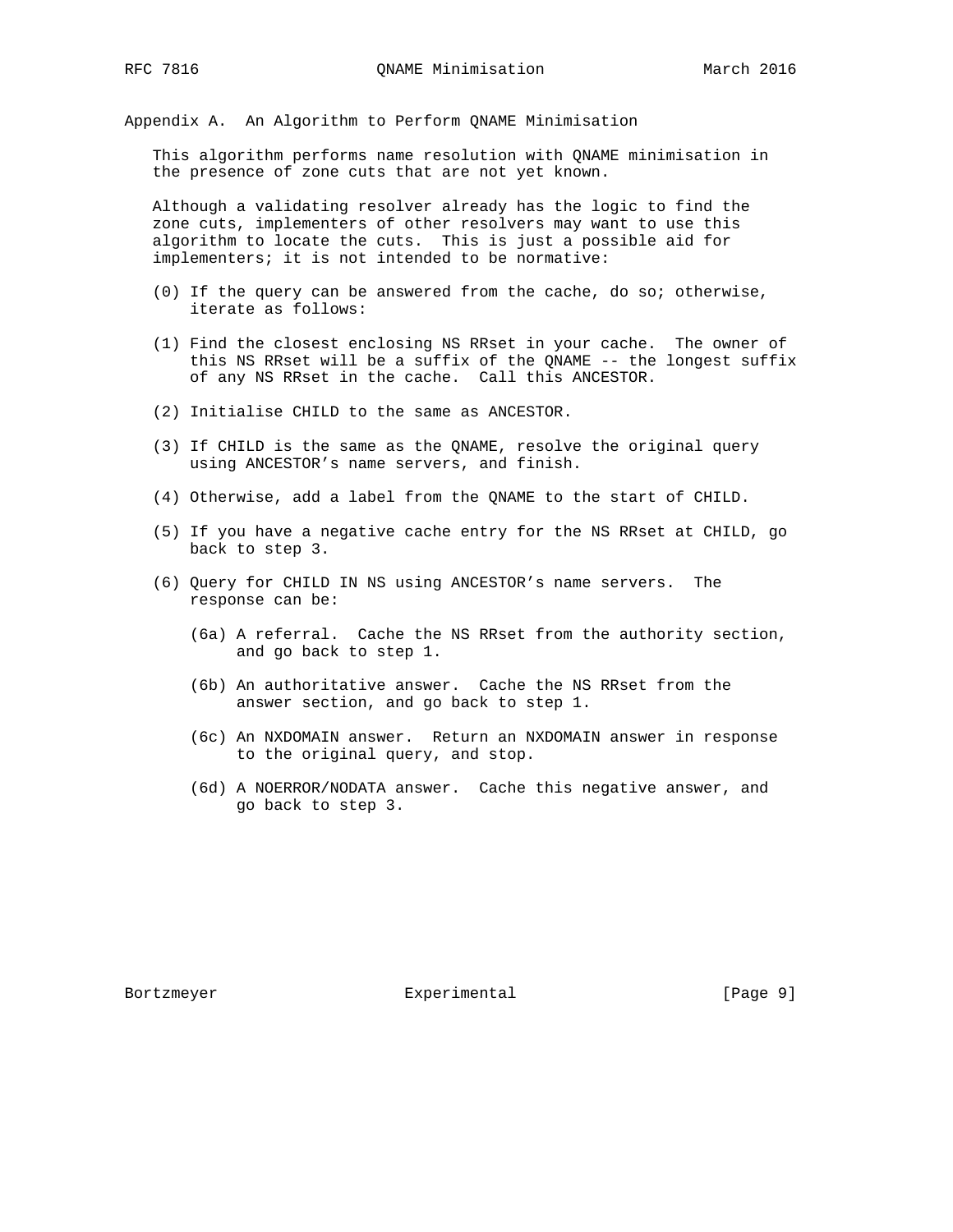Appendix B. Alternatives

 Remember that QNAME minimisation is unilateral, so a resolver is not forced to implement it exactly as described here.

 There are several ways to perform QNAME minimisation. See Section 2 for the suggested way. It can be called the aggressive algorithm, since the resolver only sends NS queries as long as it does not know the zone cuts. This is the safest, from a privacy point of view. Another possible algorithm, not fully studied at this time, could be to "piggyback" on the traditional resolution code. At startup, it sends traditional full QNAMEs and learns the zone cuts from the referrals received, then switches to NS queries asking only for the minimum domain name. This leaks more data but could require fewer changes in the existing resolver codebase.

 In the above specification, the original QTYPE is replaced by NS (or may be A, if too many servers react incorrectly to NS requests); this is the best approach to preserve privacy. But this erases information about the relative use of the various QTYPEs, which may be interesting for researchers (for instance, if they try to follow IPv6 deployment by counting the percentage of AAAA vs. A queries). A variant of QNAME minimisation would be to keep the original QTYPE.

 Another useful optimisation may be, in the spirit of the HAMMER idea [HAMMER], to probe in advance for the introduction of zone cuts where none previously existed (i.e., confirm their continued absence, or discover them).

 To address the "number of queries" issue described in Section 6, a possible solution is to always use the traditional algorithm when the cache is cold and then to move to QNAME minimisation (precisely defining what is "hot" or "cold" is left to the implementer). This will decrease the privacy but will guarantee no degradation of performance.

Bortzmeyer Experimental [Page 10]